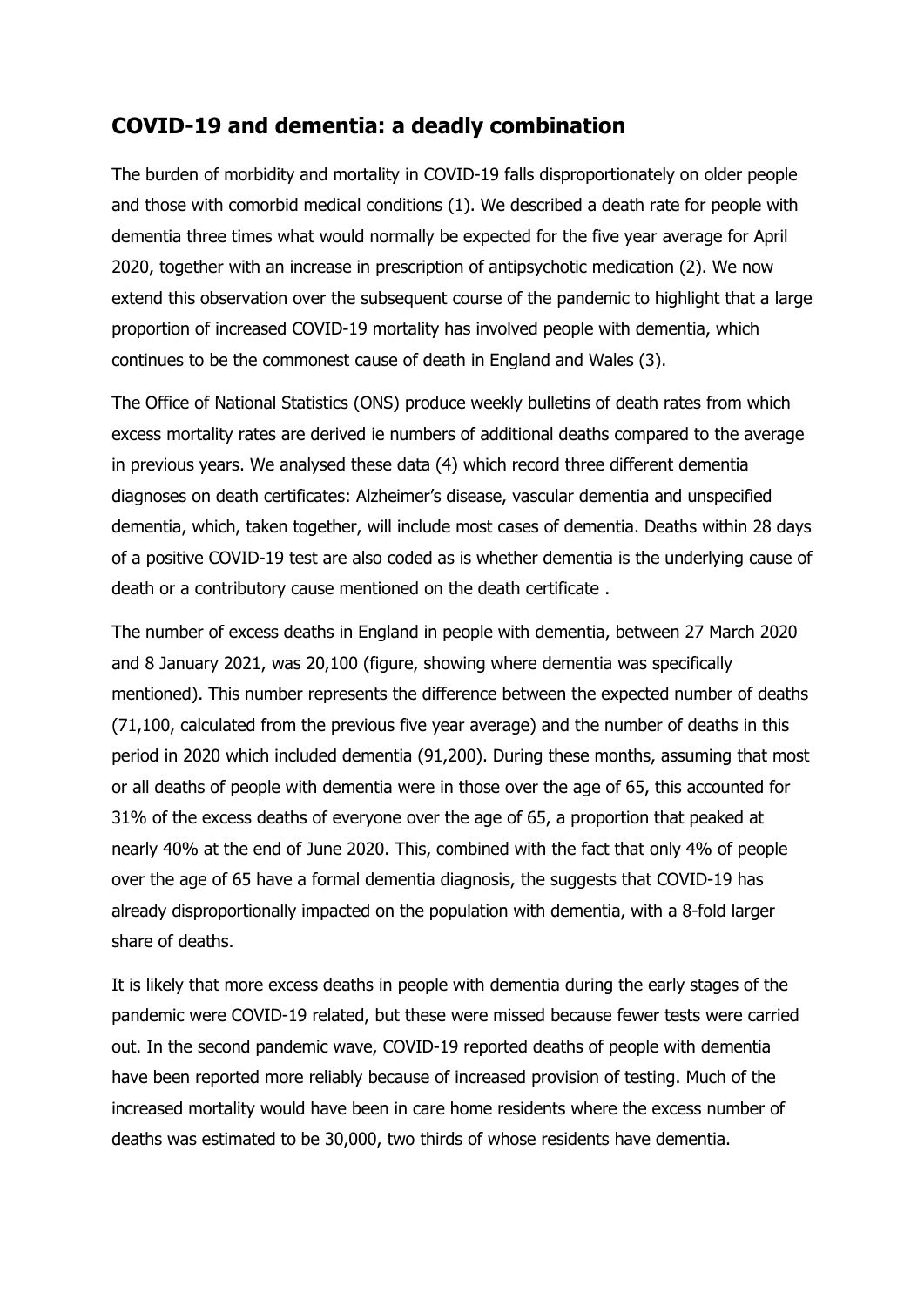During the summer of 2020 the number of deaths of people with dementia and COVID-19 had reduced sharply to 17 in the week of 4 September 2020. By 27 November 2020, this had increased to 617 per week, a figure that doubled every fortnight from early October to mid-November. This increased rate of deaths stabilised at this level for the duration of December, before increasing again to 1,100 deaths per week in early January

People with dementia will remain vulnerable to the direct effects of COVID-19 and its indirect effects on health due to disruption of care services leading to greater isolation. It will be important to ensure that as many people with dementia as possible have rapid access to vaccination with only about a third of people with dementia being covered by the current care home vaccination programme.

**Robert Howard,** Professor of Old Age Psychiatry, UCL Division of Psychiatry

## **Alistair Burns,** Professor of Old Age Psychiatry, University of Manchester

**Declarations of interest:** RH reports grants from the English National Institute of Health Research, outside the submitted work; and is Trustee of the charity Alzheimer's Research UK. AB reports being National Clinical Director for Dementia at the National Health Service England (this report is in a professional academic capacity and does not represent the views of NHS England/Improvement) and receiving personal fees from National Health Service England, personal fees from International Journal of Geriatric Psychiatry, personal fees from various lectures and talks, personal fees from occasional court reports, other from Driver and Vehicle Licensing Authority, outside the submitted work.

- 1. Williamson, E.J., Walker, A.J., Bhaskaran, K. *et al.* Factors associated with COVID-19 related death using OpenSAFELY. *Nature* **584,** 430–436 (2020). <https://doi.org/10.1038/s41586-020-2521-4>
- 2. Howard R, Burns A, Schneider L. Antipsychotic prescribing to people with dementia during COVID-19. Lancet Neurol. 2020 Nov;19(11):892
- 3. https://www.gov.uk/government/publications/health-profile-for-england/chapter-2 major-causes-of-death-and-how-they-have-changed
- 4. [https://fingertips.phe.org.uk/static-reports/mortality-surveillance/excess](https://fingertips.phe.org.uk/static-reports/mortality-surveillance/excess-mortality-in-england-week-ending-04-Dec-2020.html#deaths-with-a-mention-of-specific-causes)[mortality-in-england-week-ending-04-Dec-2020.html#deaths-with-a-mention](https://fingertips.phe.org.uk/static-reports/mortality-surveillance/excess-mortality-in-england-week-ending-04-Dec-2020.html#deaths-with-a-mention-of-specific-causes)[of-specific-causes](https://fingertips.phe.org.uk/static-reports/mortality-surveillance/excess-mortality-in-england-week-ending-04-Dec-2020.html#deaths-with-a-mention-of-specific-causes)